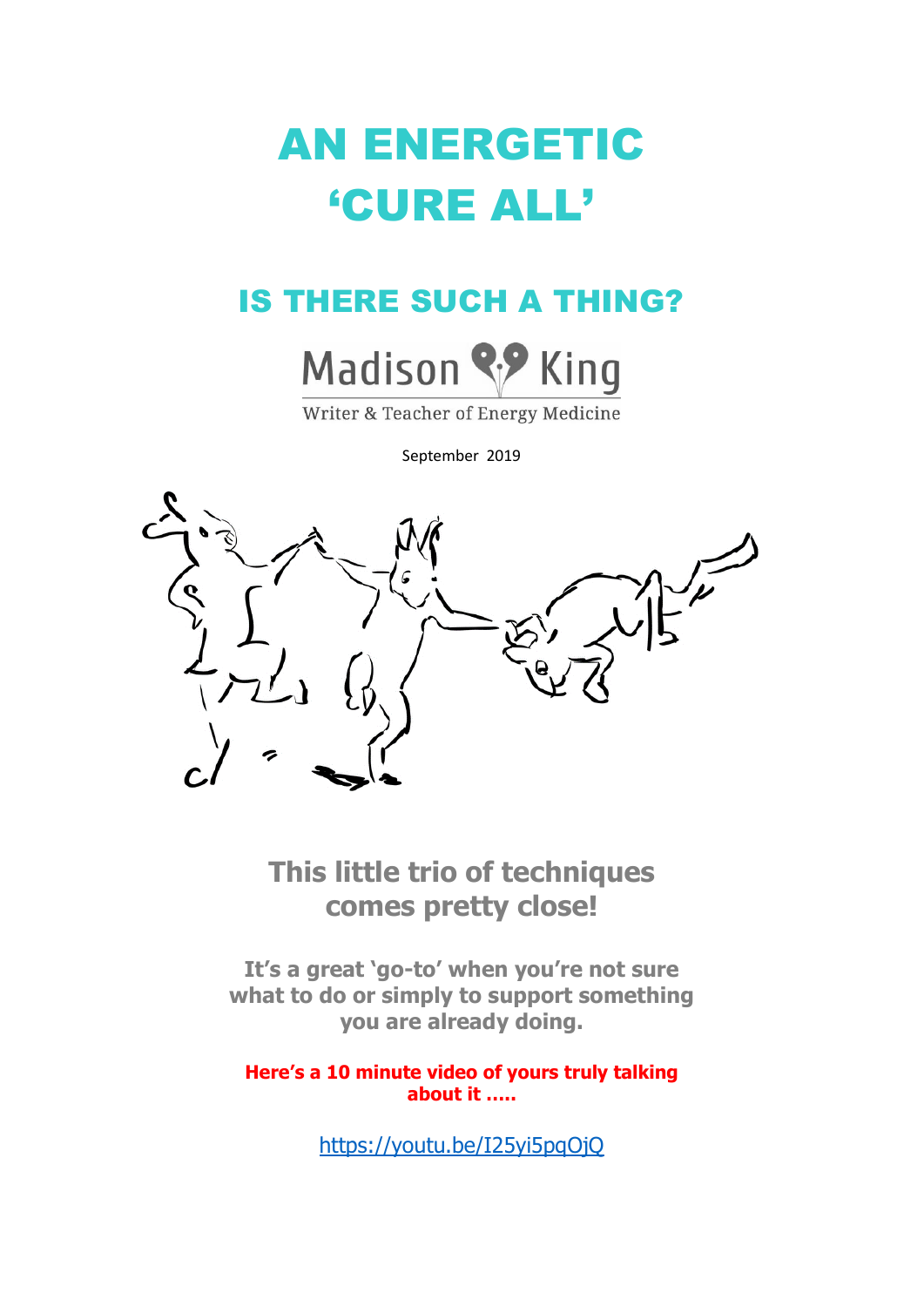### People often ask me what I do when I don't know what to do.

That has often happened in my career; sometimes I haven't even been able to pronounce what is wrong with the person, let alone have an in-depth intellectual understanding of it. Or the person was presenting with so many different symptoms, it was almost impossible to get any feeling of priority to spotlight.

Or, it's simply 'me'  $-$  I know something is 'off' but can't work it out – I don't KNOW what to do, in which case I do this, and it *always* helps me feel better and very often find a direction to then work in.

If you consider the theory that 99.9% of what goes wrong with us is stress related in some way, it therefore follows that anything that is capable of reducing that stress, will, in some way, help alleviate 99.9% of problems.

Put simply, this trio helps:

- **a) reduces the limiting effects of stress on the body,**
- **b) increases the ability of the body to cope with that stress and**
- **c) helps you regulate and adjust to the stress and any change it involves.**

This protocol does need a bit of effort but is well worth the investment of time to learn and do it. The good news is that once you do know it, it's very easy.

#### **AN ENERGETIC 'CURE-ALL'!**

There are 4 steps:

- 1. **Trace Regulator Flow** Yin and Yang helps your body regulate and adjust to the change you are inviting.
- 2. **Sedate the Triple Warmer Meridian** by holding points. Reduces stress response.
- 3. **Strengthen the Spleen Meridian** by holding points. Increases ability to cope.
- 4. **Trace Regulator Flow** Yin and Yang helps the body accept this rebalancing.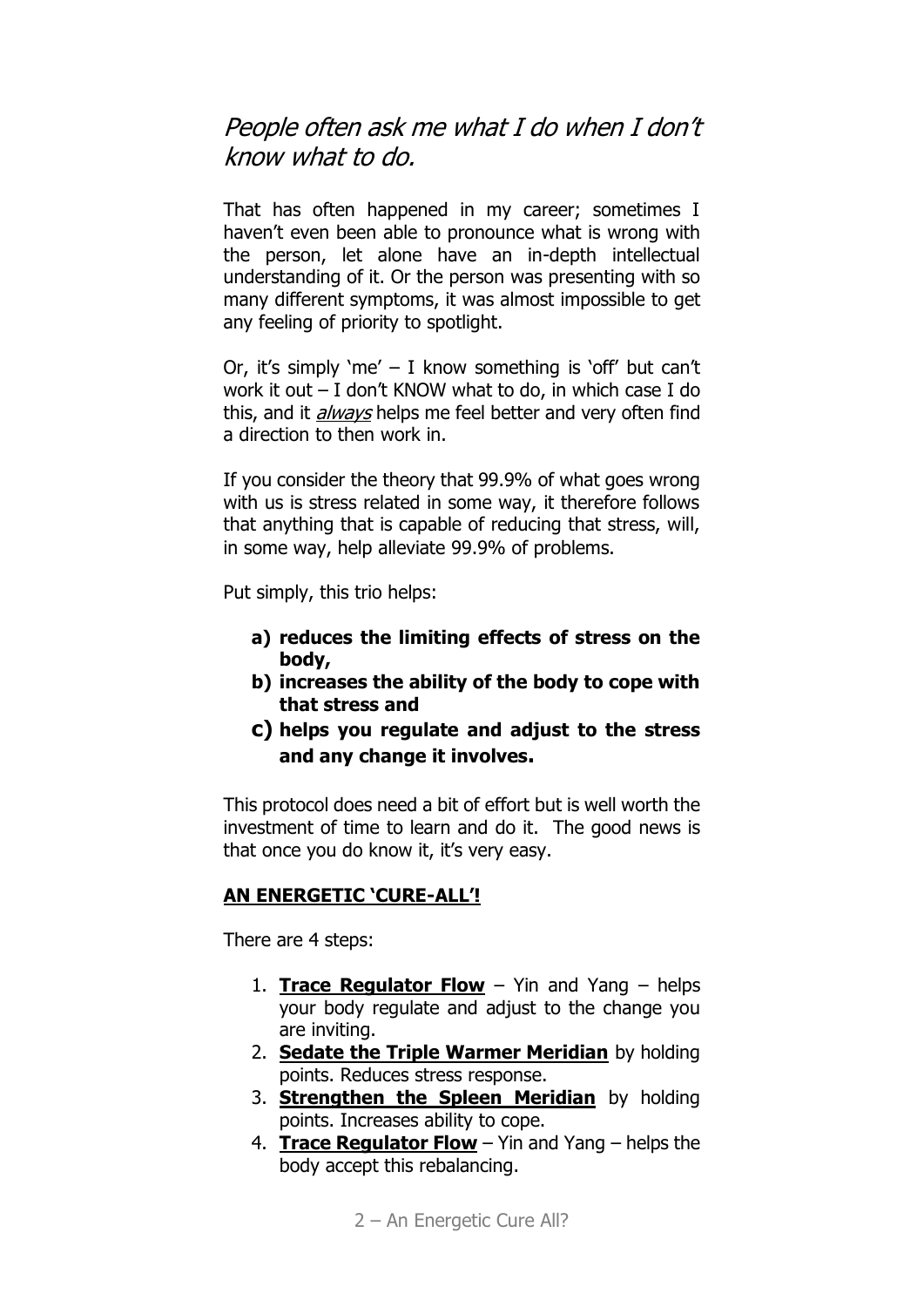For those of you who like to 'watch' – here are the links to all three – individually. They are different from the 10 minute intro video on the first page.:

<https://youtu.be/mtlZtNGbJGw>

CLICK THIS LINK FOR REGULATOR FLOW Yin and Yang tracing

[https://www.youtube.com/watch?v=4IR-](https://www.youtube.com/watch?v=4IR-5dSBR5s&t=248s)[5dSBR5s&t=248s](https://www.youtube.com/watch?v=4IR-5dSBR5s&t=248s) CLICK THIS LINK FOR TRIPLE WARMER SEDATING

[https://www.youtube.com/watch?v=VW-](https://www.youtube.com/watch?v=VW-5nIYbW2w&t=145s)[5nIYbW2w&t=145s](https://www.youtube.com/watch?v=VW-5nIYbW2w&t=145s) CLICK THIS LINK FOR SPLEEN STRENGTHENING

If you prefer to read the written word:

#### **REGULATOR FLOW – YIN AND YANG<sup>1</sup>**



Trace Yin Regulator …

<u>.</u>

*<sup>1</sup>* Look out for the Maddie's Module that will go into detail about the Regulator flow and other 'Strangeflows'.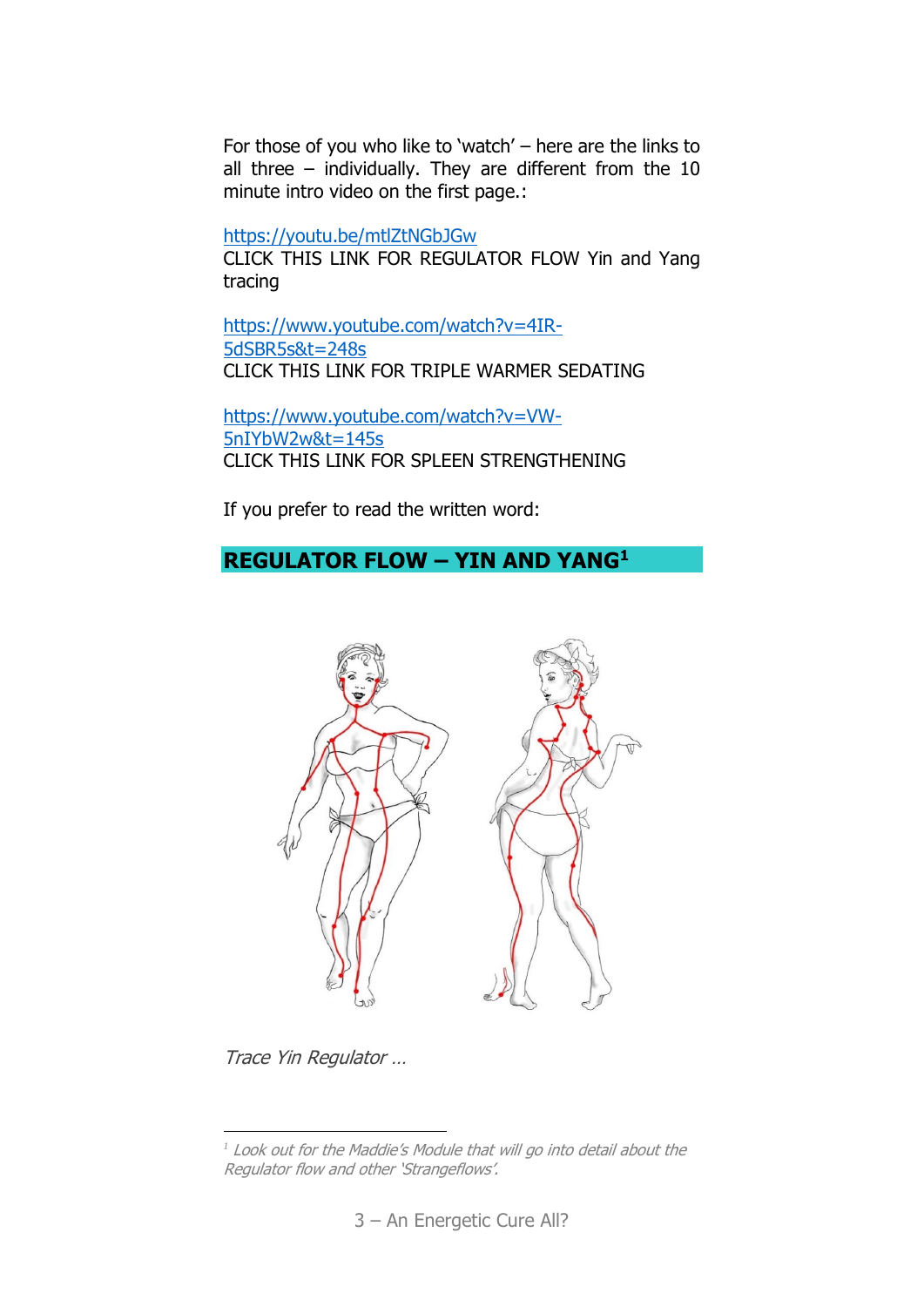- Rub your hands together, place them between the eyebrows.
- Trace a HEART around the outside of the face
- That heart sits on a STICK running down the front of the throat
- Cross your arms like a genie in front of you at chest level
- Uncross them, running your palms up to your shoulders so that your forearms are in a pharaoh position, i.e. crossed over the chest.
- Bring hands down to the side of the breasts a la Marilyn Munroe or Katie Price
- Smile and move hands down the front of the body – 'Oh, I'm so beautiful!'
- Move over the ribs, pelvis, thighs, knees, shins and the top of the feet, pause here
- Squeeze lateral and medial sides together [pressure on Bladder and Spleen]
- End by brushing off the feet
- Come up slowly, let your abdominal muscles do the work, vertebrae by vertebrae – you may also like to swing your torso slightly in a loose figure 8.

#### • **Tracing the back flow – yang**

- Palms on temples
- Do the Teddy Boy Sweep move your palms up over the top and behind the ears and off the shoulders
- Cross your arms like a genie again, clasp the upper arm a little higher up  $-$  say an inch.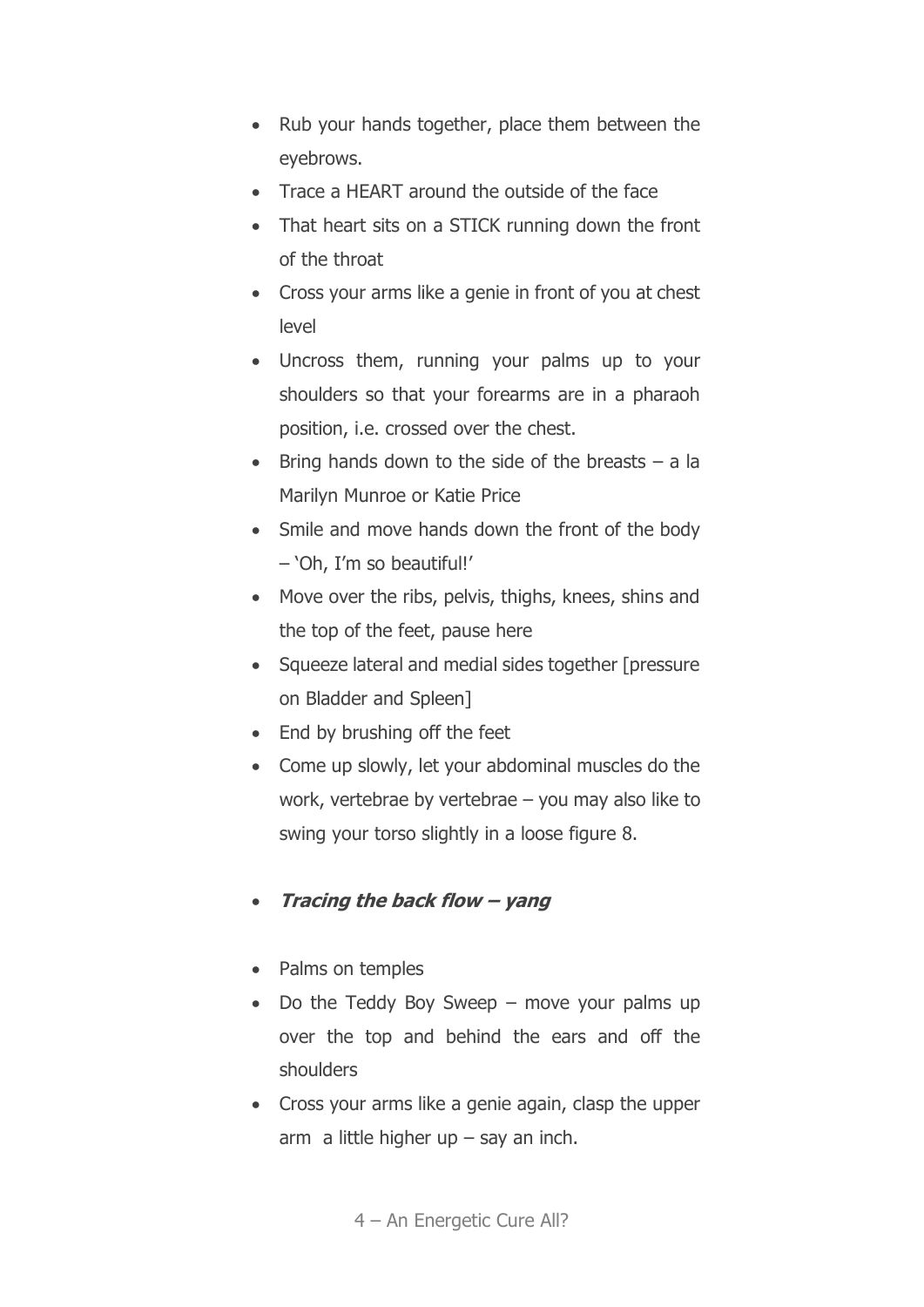- Run your hands up the arms to the shoulders so that your forearms are again in the pharaoh position
- Move hands onto the back as high as is comfortable
- Trace down the back  $-$  in at the waist and out at the hips
- Down the back of the legs and off the little toes

#### **TRIPLE WARMER SEDATION POINTS**

These are specific points on the body that help the excess energy move out of this pathway of energy, they create movement, flow and a sense of harmony. Important in this meridian which some consider to be your 'inner warrior', your 'border guards' patrolling your energy systems to ensure your very survival. The problem is that your 'inner warrior' can go into overwhelm with so much stress to deal with and get's a bit over enthusiastic viewing a simple traffic jam on the same level of survival alert as coming around the corner and meeting a sabre-toothed tiger!

**Holding sequence** – hold all points until you feel a 'pulse' and then hold for 30 seconds longer ……. It's when the magic happens. If you don't feel any pulses, and some people don't, then just hold for 1-2 minutes on each pair

- 1. LEFT HAND SIDE SEDATION POINTS (hold the pair together : **TW10 and Stomach36** – the quick and easy way is to hold the back of the left elbow with the right hand to cover TW10 and the left hand covers just below the knee and towards the outside of the leg, about an inch out from the top of the shin bone.
- 2. LEFT HAND SIDE CONTROL POINTS (hold the pair together : TW2 and BL66. The quick and easy way is to slide your hand down from elbow to between the knuckles of the little and ring fingers - **TW2** and at the same time the other hand slides down to the outside of the base of the little toe – **Bladder 66**

Then repeat the same on the other side .....